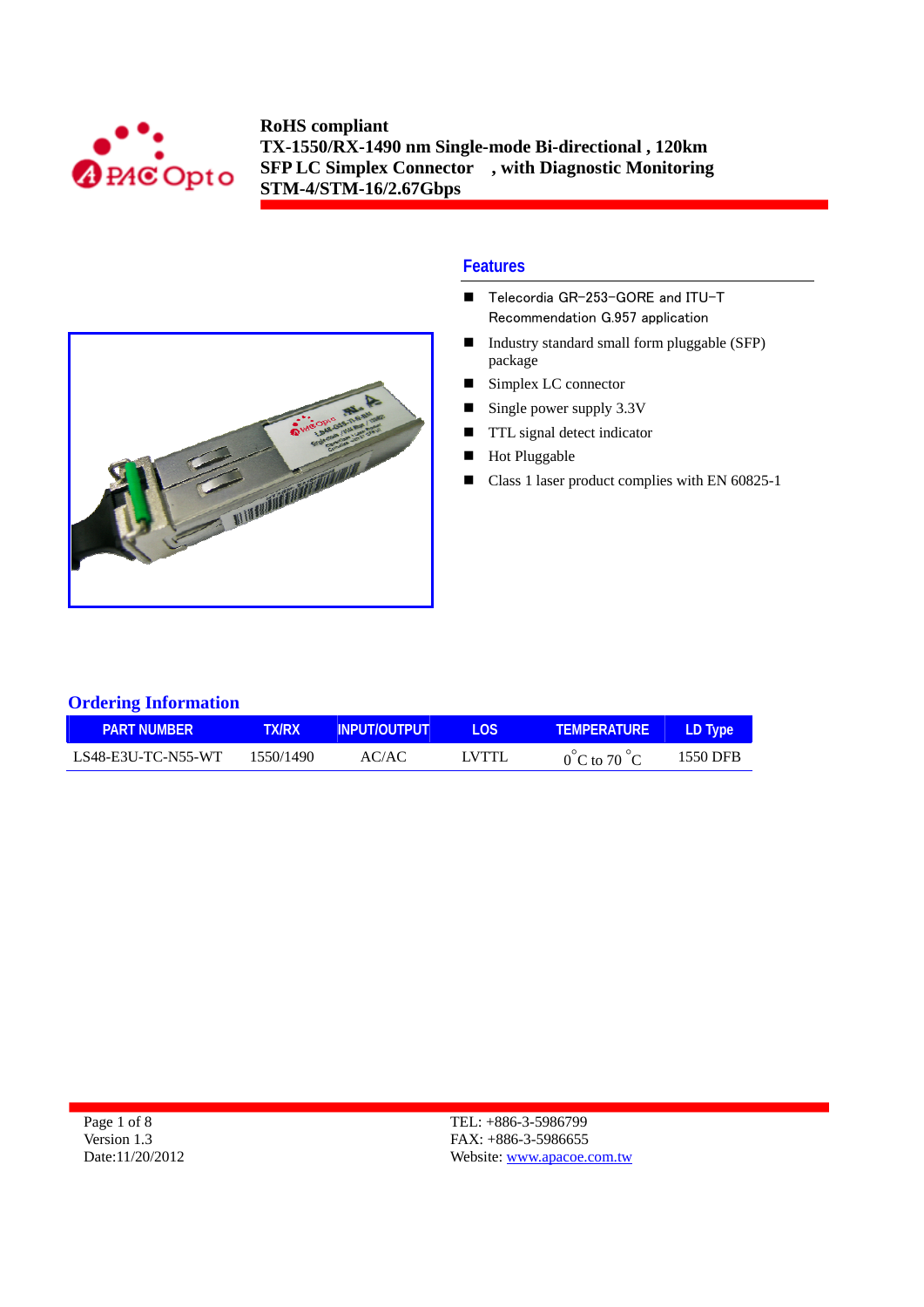

## **Diagnostics**

| <b>Parameter</b>               | <b>Range</b>     | <b>Unit</b><br><b>Accuracy</b> |             | <b>Calibration</b> |
|--------------------------------|------------------|--------------------------------|-------------|--------------------|
| Module internal<br>temperature | $-10$ to 80      | ± 3                            | $\rm ^{o}C$ |                    |
| Module internal<br>voltage     | 3.1 to 3.5       | $\pm 0.1$                      |             |                    |
| <b>Bias Current</b>            | 0 to 100         | $\pm 10\%$                     | mA          | Internal           |
| <b>TX Power</b>                | $-3.5$ to $+6.5$ | $\pm$ 3 dB                     | dBm         |                    |
| RX Power                       | $-29.5$ to $-9$  | $\pm$ 3 dB                     | dBm         |                    |

## **Absolute Maximum Ratings**

| <b>PARAMETER</b>           | <b>SYMBOL</b> | <b>MIN</b>    | <b>MAX</b> | <b>UNITS</b> | <b>NOTE</b> |
|----------------------------|---------------|---------------|------------|--------------|-------------|
| <b>Storage Temperature</b> | $T_S$         | $-40$         | 85         | $\circ$      |             |
| Supply Voltage             | Vcc           | $-0.5$        | 4.0        |              |             |
| Input Voltage              | $V_{I\!N}$    | $-0.5$        | Vcc        |              |             |
| Optical input power        | Pin           | $\frac{1}{2}$ | -8         | dBm          | @1490nm     |

## **Recommended Operating Conditions**

| <b>PARAMETER</b>                  | <b>SYMBOL</b>     | <b>MIN</b> | <b>MAX</b>       | <b>UNITS</b> | <b>NOTE</b> |
|-----------------------------------|-------------------|------------|------------------|--------------|-------------|
| <b>Case Operating Temperature</b> | $T_C$             | $\theta$   | 70               | $^{\circ}C$  |             |
| Supply Voltage                    | <i>Vcc</i>        | 3.1        | 3.5              | V            |             |
| <b>Supply Current</b>             | $I_{TX} + I_{RX}$ | ---        | 300              | mA           |             |
| Optical path loss                 | Loss              |            | $12.5 \sim 29$   | dB           |             |
| Optical fiber                     | ---               |            | ITU-T G.652(SMF) |              |             |
| <b>Distance</b>                   | D                 |            | 120              | Km           |             |
| Optical path dispersion penalty   |                   |            | 2.5              | dB           |             |
| Dispersion tolerance              | ---               |            | 2400             | ps/nm        |             |

Page 2 of 8 Version 1.3 Date:11/20/2012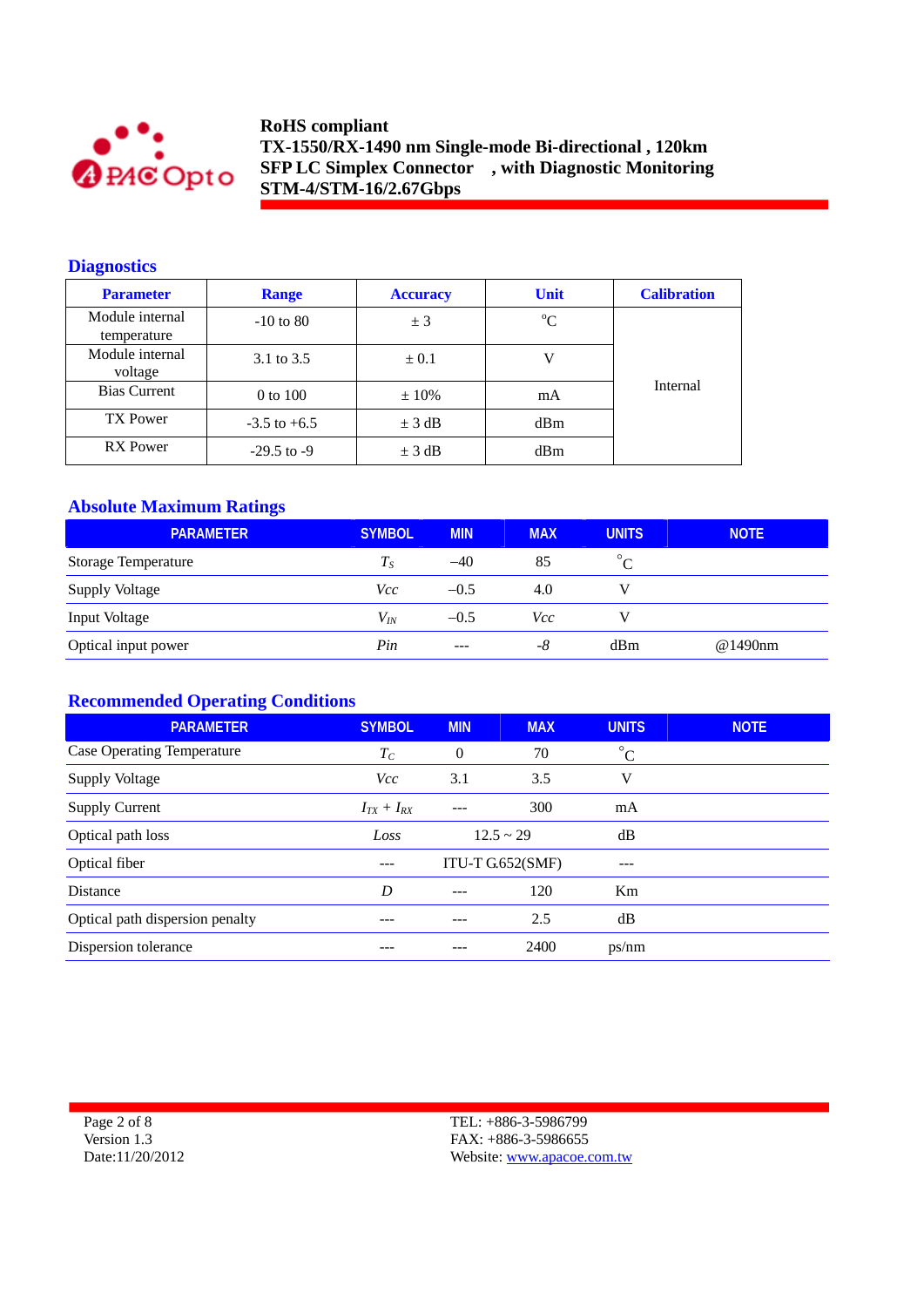

# **Transmitter Electro-optical Characteristics**

| $Vcc = 3.1$ V to 3.5 V, $T_C = 0$ °C to 70 °C |  |
|-----------------------------------------------|--|
|-----------------------------------------------|--|

| <b>PARAMETER</b>                                     | <b>SYMBOL</b>       | <b>MIN</b> | TYP. | <b>MAX</b> | <b>UNITS</b> | <b>NOTE</b>                                                                 |
|------------------------------------------------------|---------------------|------------|------|------------|--------------|-----------------------------------------------------------------------------|
| <b>Bit Rate</b>                                      | B                   | 622        |      | 2670       | <b>Mbps</b>  |                                                                             |
| <b>Output Optical Power</b><br>$9/125 \ \mu m$ fiber | $P_{out}$           | $-0.5$     |      | $+3.5$     | dBm          | Average                                                                     |
| <b>Extinction Ratio</b>                              | ER                  | 6          |      | ---        | dB           |                                                                             |
| Output Eye                                           |                     |            |      |            |              | Compliant with Telcordia GR-253-CORE Issue 3 and ITU-T recommendation G-957 |
| <b>Relative Intensity Noise</b>                      | <b>RIN</b>          |            |      | $-120$     | dB/Hz        |                                                                             |
| Output rise/fall time(20-80%)                        | Tr f                | ---        |      | 160        | ps           |                                                                             |
| Center Wavelength                                    | $\lambda_C$         | 1540       | 1550 | 1560       | nm           |                                                                             |
| Spectral Width (-20dB)                               | $\Delta \lambda$    | --         |      | 0.5        | nm           |                                                                             |
| Side Mode Suppression Ratio                          | SMSR                | 30         |      |            | dB           |                                                                             |
| Output Eye                                           |                     |            |      |            |              | Compliant with Telcordia GR-253-CORE Issue 3 and ITU-T recommendation G-957 |
| Max. $P_{out}$ TX-DISABLE Asserted                   | $P_{OFF}$           |            |      | $-45$      | dBm          |                                                                             |
| Differential Input Voltage                           | $V_{\mathit{DIFF}}$ | 0.4        |      | 2.0        | V            |                                                                             |

Page 3 of 8 Version 1.3 Date:11/20/2012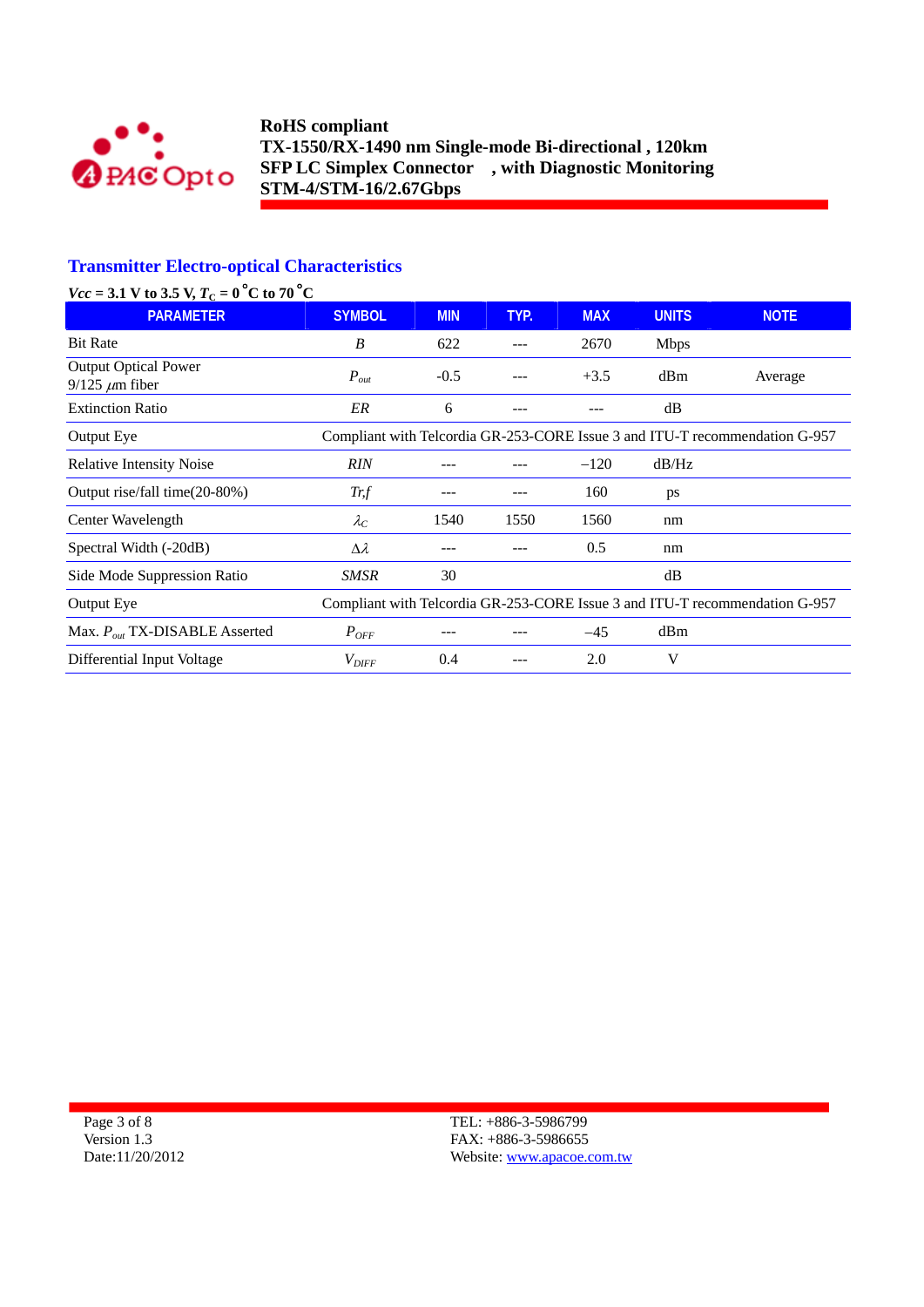

# **Receiver Electro-optical Characteristics**

| $Vcc = 3.1$ V to 3.5 V, $T_C = 0$ °C to 70 °C       |                   |                |      |            |              |                              |
|-----------------------------------------------------|-------------------|----------------|------|------------|--------------|------------------------------|
| <b>PARAMETER</b>                                    | <b>SYMBOL</b>     | <b>MIN</b>     | TYP. | <b>MAX</b> | <b>UNITS</b> | <b>NOTE</b>                  |
| <b>Bit Rate</b>                                     | B                 | 622            |      | 2670       | <b>Mbps</b>  |                              |
| <b>Optical Input Power-maximum</b>                  | $P_{IN}$          | $-9$           |      |            | dBm          | $BER < 10^{-10}$             |
| <b>Optical Input Power-minimum</b><br>(Sensitivity) | $P_{IN}$          |                |      | $-29.5$    | dBm          | $BER < 10^{-10}$<br>2670Mbps |
| <b>Operating Center Wavelength</b>                  | $\lambda_C$       | 1480           |      | 1500       | nm           |                              |
| <b>Optical Return Loss</b>                          | ORL               | 14             |      |            | dB           | $\lambda = 1480 - 1500$ nm   |
| Loss of signal -Deasserted                          | $P_D$             |                |      | $-29.5$    | dBm          |                              |
| Loss of signal -Asserted                            | $P_{A}$           | $-45$          |      |            | dBm          |                              |
| Differential Output Voltage                         | $V_{\text{DIFF}}$ | 0.5            |      | 1.2        | V            |                              |
| Receiver Loss of Signal Output<br>Voltage-Low       | $RX\_LOS_L$       | $\overline{0}$ |      | 0.5        | V            |                              |
| Receiver Loss of Signal Output<br>Voltage-High      | $RX\_LOS_H$       | 2.4            |      | $V_{CC}$   | V            |                              |

Page 4 of 8 Version 1.3 Date:11/20/2012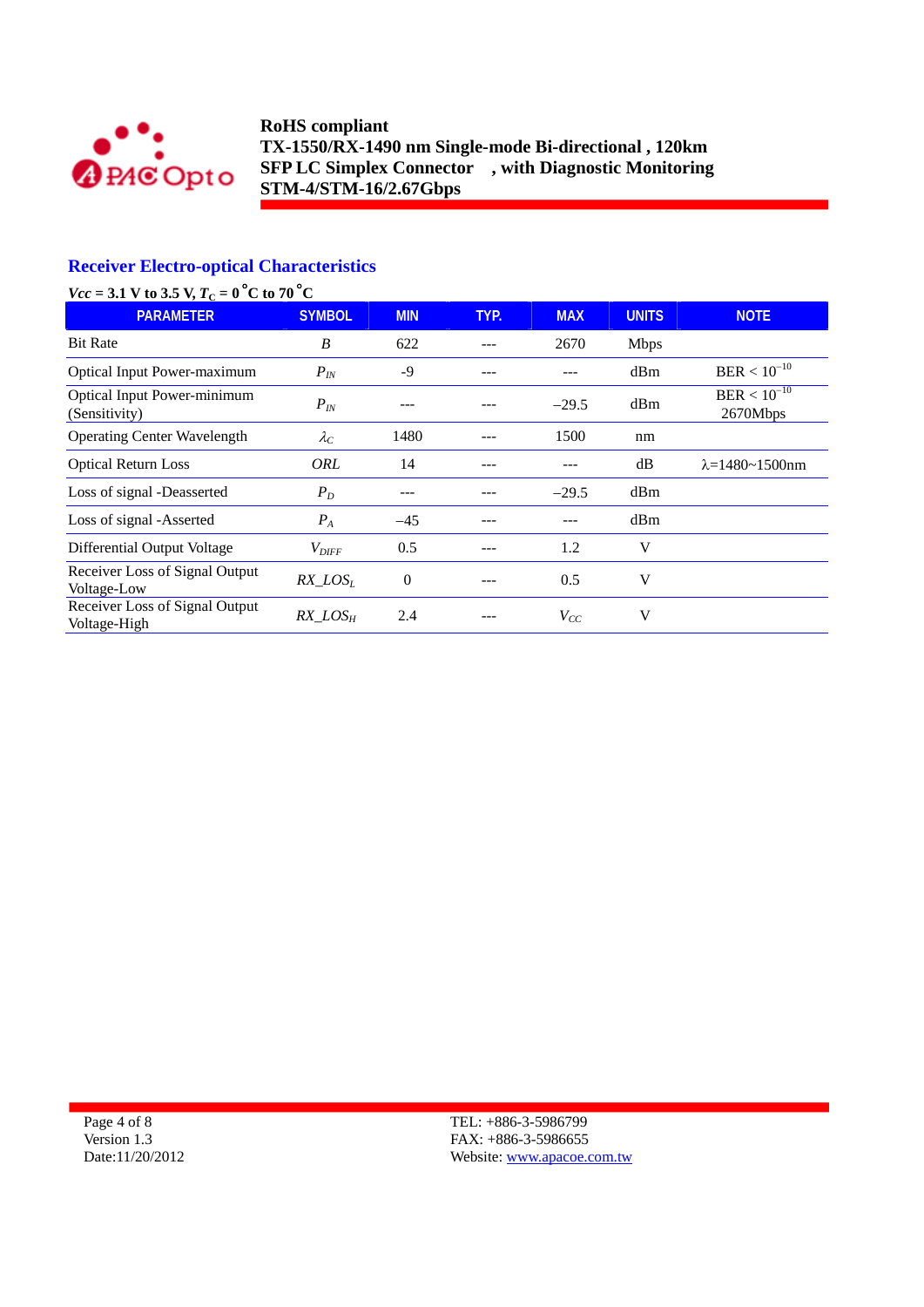

**Dimensions** 

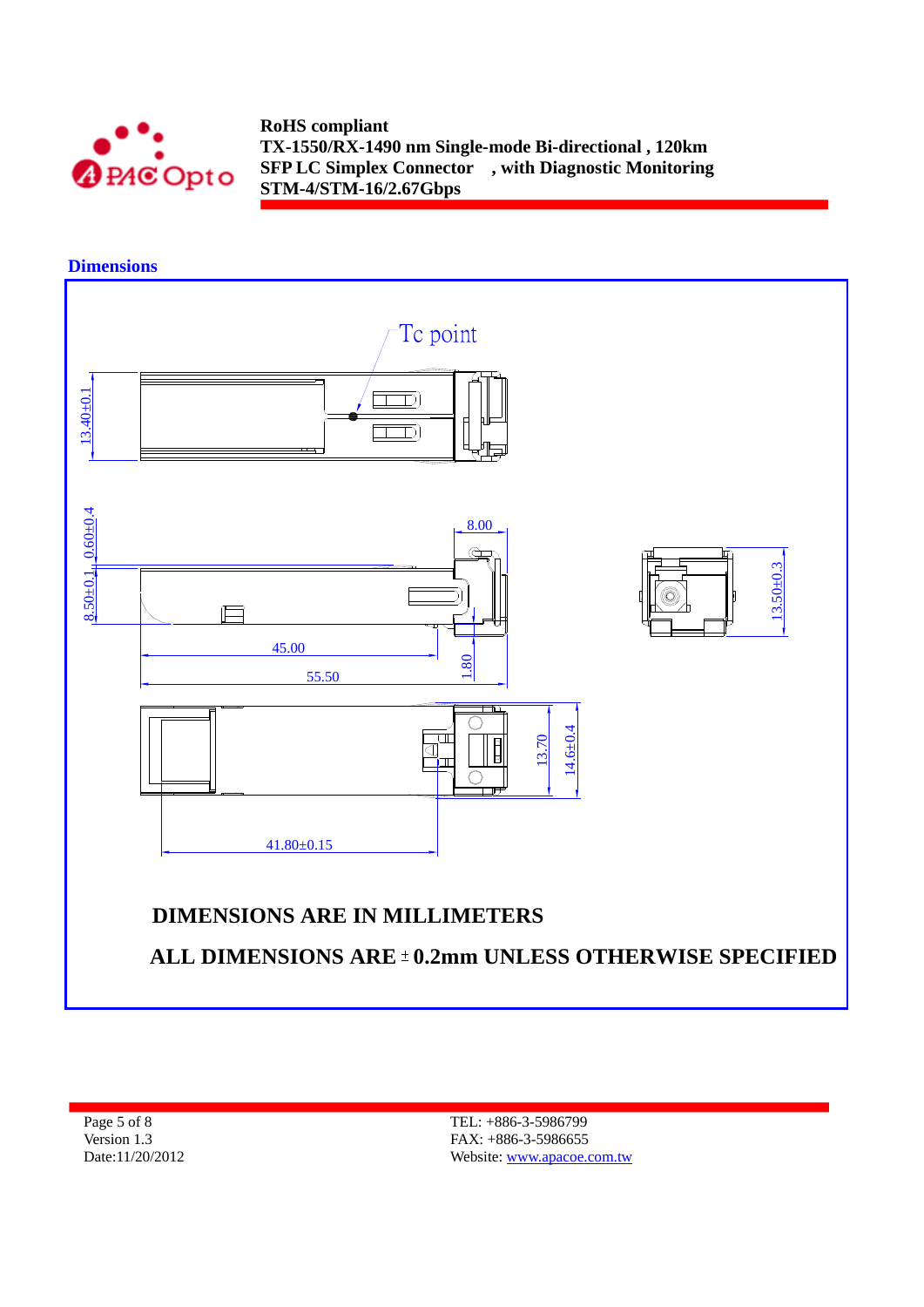

## **SFP host board mechanical layout**



Page 6 of 8 Version 1.3 Date:11/20/2012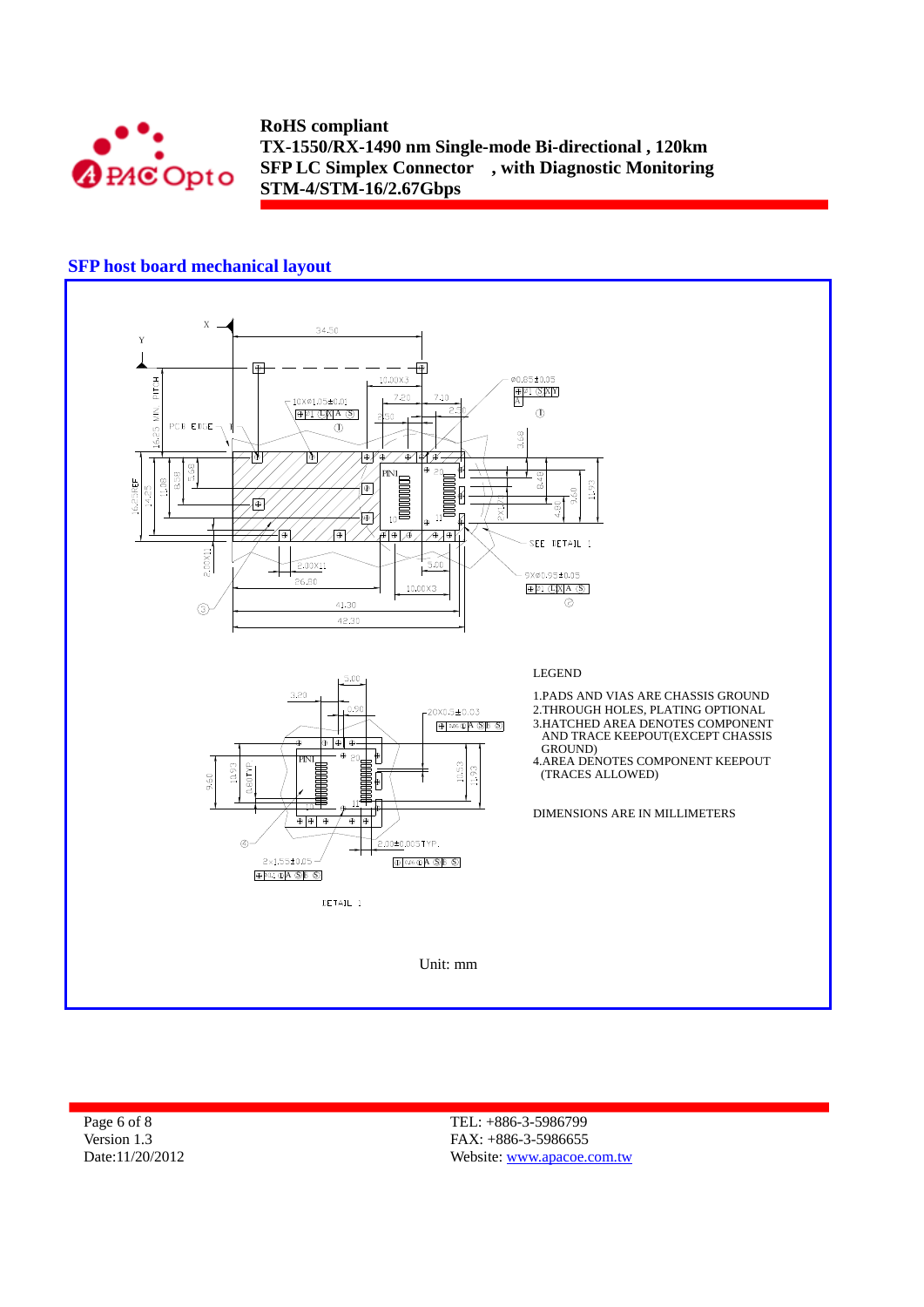

## **Pin Assignment**

Pin-Out



| <b>Pin</b>     | <b>Signal Name</b>      | <b>Description</b>                                |
|----------------|-------------------------|---------------------------------------------------|
|                | $T_{GND}$               | <b>Transmit Ground</b>                            |
| $\overline{c}$ | TX_FAULT                | <b>Transmit Fault</b>                             |
| 3              | TX_DISABLE              | <b>Transmit Disable</b>                           |
| 4              | $MOD_$ <i>DEF</i> $(2)$ | SDA Serial Data Signal                            |
| 5              | $MOD_$ <i>DEF</i> $(1)$ | <b>SCL Serial Clock Signal</b>                    |
| 6              | $MOD_$ <i>DEF</i> $(0)$ | <b>TTL</b> Low                                    |
| 7              | <b>RATE SELECT</b>      | Open Circuit                                      |
| 8              | RX_LOS                  | Receiver Loss of Signal, TTL High, open collector |
| 9              | $R_{GND}$               | Receiver Ground                                   |
| 10             | $R_{GND}$               | Receiver Ground                                   |
| 11             | $R_{GND}$               | Receiver Ground                                   |
| 12             | $RX-$                   | Receive Data Bar, Differential PECL, ac coupled   |
| 13             | $RX+$                   | Receive Data, Differential PECL, ac coupled       |
| 14             | $R_{GND}$               | Receiver Ground                                   |
| 15             | $V_{CCR}$               | <b>Receiver Power Supply</b>                      |
| 16             | $V_{CCT}$               | <b>Transmitter Power Supply</b>                   |
| 17             | $T_{GND}$               | <b>Transmitter Ground</b>                         |
| 18             | $TX+$                   | Transmit Data, Differential PCEL, ac coupled      |
| 19             | $TX-$                   | Transmit Data Bar, Differential PCEL, ac coupled  |
| 20             | $T_{GND}$               | <b>Transmitter Ground</b>                         |

Page 7 of 8 Version 1.3 Date:11/20/2012